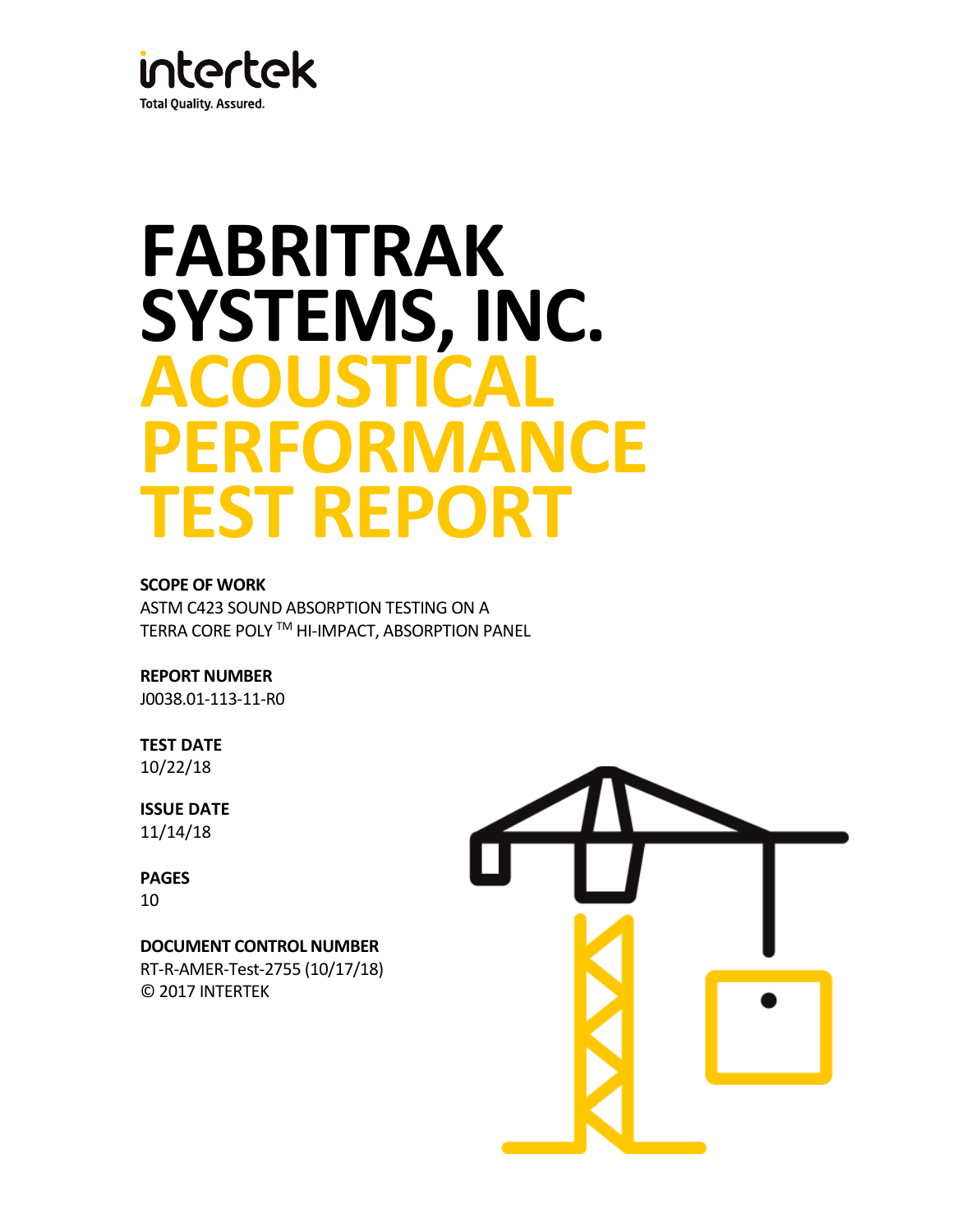

130 Derry Court York, Pennsylvania 17406

Telephone: 717-764-7700 Facsimile: 717-764-4129 [www.intertek.com/building](http://www.intertek.com/building)

# **TEST REPORT FOR FABRITRAK SYSTEMS, INC.**

Report No.: J0038.01-113-11-R0 Date: 11/14/18

# **REPORT ISSUED TO**

**FABRITRAK SYSTEMS, INC.** 111 West Park Drive Mt. Laurel, New Jersey 08054

## **SECTION 1**

**SCOPE**

Intertek Building & Construction (B&C) was contracted by FabriTrak Systems, Inc. to perform a sound absorption test. Results obtained are tested values and were secured by using the designated test method(s). The complete test data is included herein. The client provided the test specimen. All measurements were conducted in the HT test chambers at Intertek B&C located in York, Pennsylvania.

This report does not constitute certification of this product nor an opinion or endorsement by this laboratory. Intertek B&C will service this report for the entire test record retention period. The test record retention period ends four years after the test date. Test records, such as detailed drawings, datasheets, representative samples of test specimens, or other pertinent project documentation, will be retained for the entire test record retention period.



This report is for the exclusive use of Intertek's Client and is provided pursuant to the agreement between Intertek and its Client. Intertek's responsibility and liability are limited to the terms and conditions of the agreement. Intertek assumes no liability to any party, other than to the Client in accordance with the agreement, for any loss, expense or damage occasioned by the use of this report. Only the Client is authorized to permit copying or distribution of this report and then only in its entirety. Any use of the Intertek name or one of its marks for the sale or advertisement of the tested material, product or service must first be approved in writing by Intertek. The observations and test results in this report are relevant only to the sample(s) tested. This report by itself does not imply that the material, product, or service is or has ever been under an Intertek certification program.



**ACCREDITED** Testing<br>Laboratory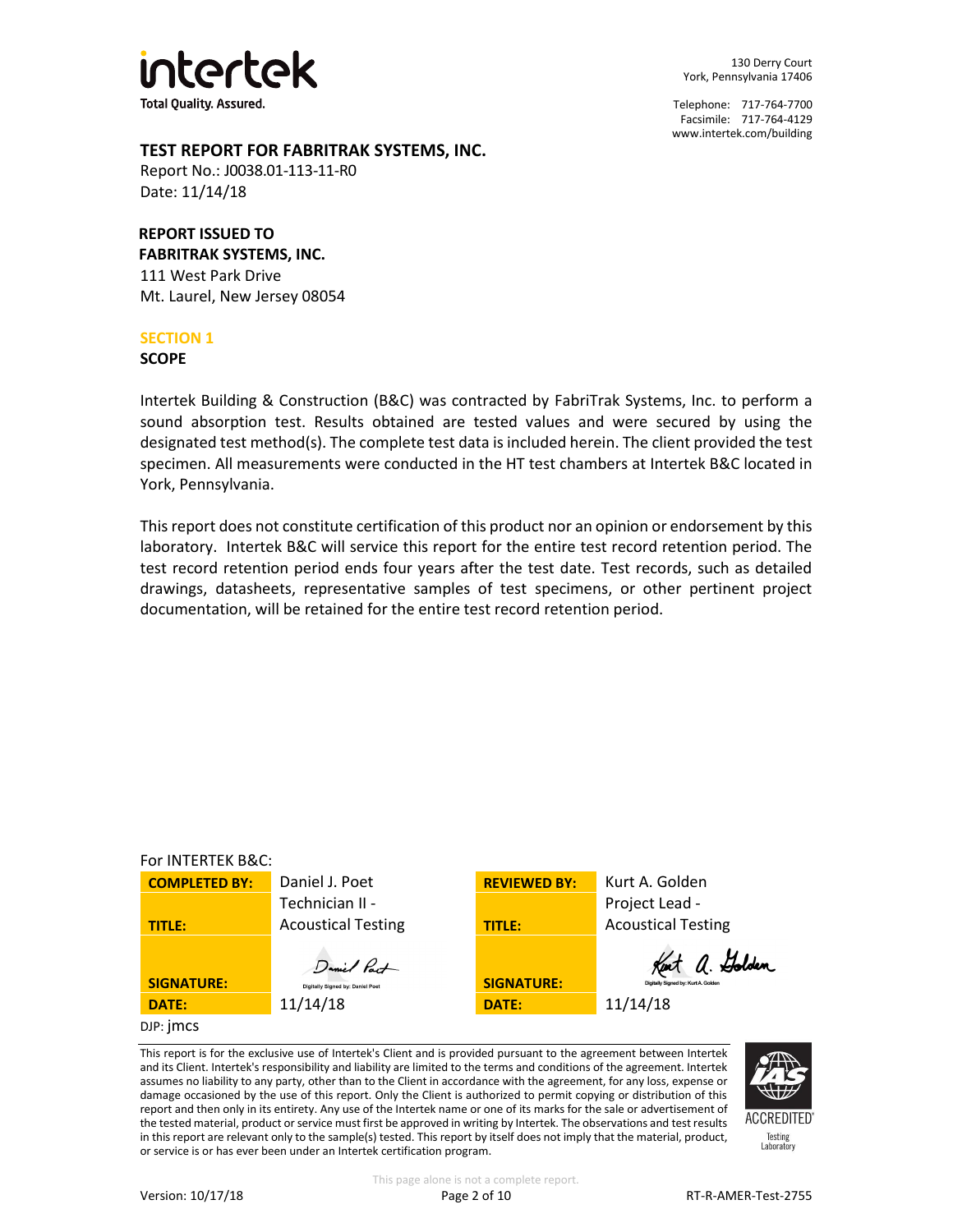

# **TEST REPORT FOR FABRITRAK SYSTEMS, INC.**

Report No.: J0038.01-113-11-R0 Date: 11/14/18

#### **SECTION 2**

#### **SUMMARY OF TEST RESULTS**

| <b>SERIES/MODEL</b>  |      | Terra Core Poly <sup>™</sup> Hi-Impact          |              |             |      |      |            |      |
|----------------------|------|-------------------------------------------------|--------------|-------------|------|------|------------|------|
| <b>SAMPLE TYPE</b>   |      | Absorption panel                                |              |             |      |      |            |      |
| <b>MOUNTING TYPE</b> |      |                                                 | Type A mount |             |      |      |            |      |
| <b>DATA FILE</b>     |      | <b>1/3 OCTAVE SOUND ABSORPTION COEFFICIENTS</b> |              |             |      |      | <b>SAA</b> |      |
| NO.                  | 125  | 250                                             | 500          | <b>1000</b> | 2000 | 4000 | <b>NRC</b> |      |
| J0038.01A            | 0.00 | 0.18                                            | 0.57         | 0.88        | 0.96 | 0.97 | 0.65       | 0.66 |

#### **SECTION 3**

#### **TEST METHODS**

The specimens were evaluated in accordance with the following:

**ASTM C423-17**, *Standard Test Method for Sound Absorption and Sound Absorption Coefficients by the Reverberation Room Method*

**ASTM E795-16**, *Standard Practices for Mounting Test Specimens During Sound Absorption Tests*

#### **SECTION 4**

#### **SPECIMEN MOUNTING**

For the Type A mounting, the test specimen was placed directly against the floor of the reverberation room with the absorptive side facing the sound field. The perimeter of the specimen was sealed to the floor with aluminum angle and duct tape.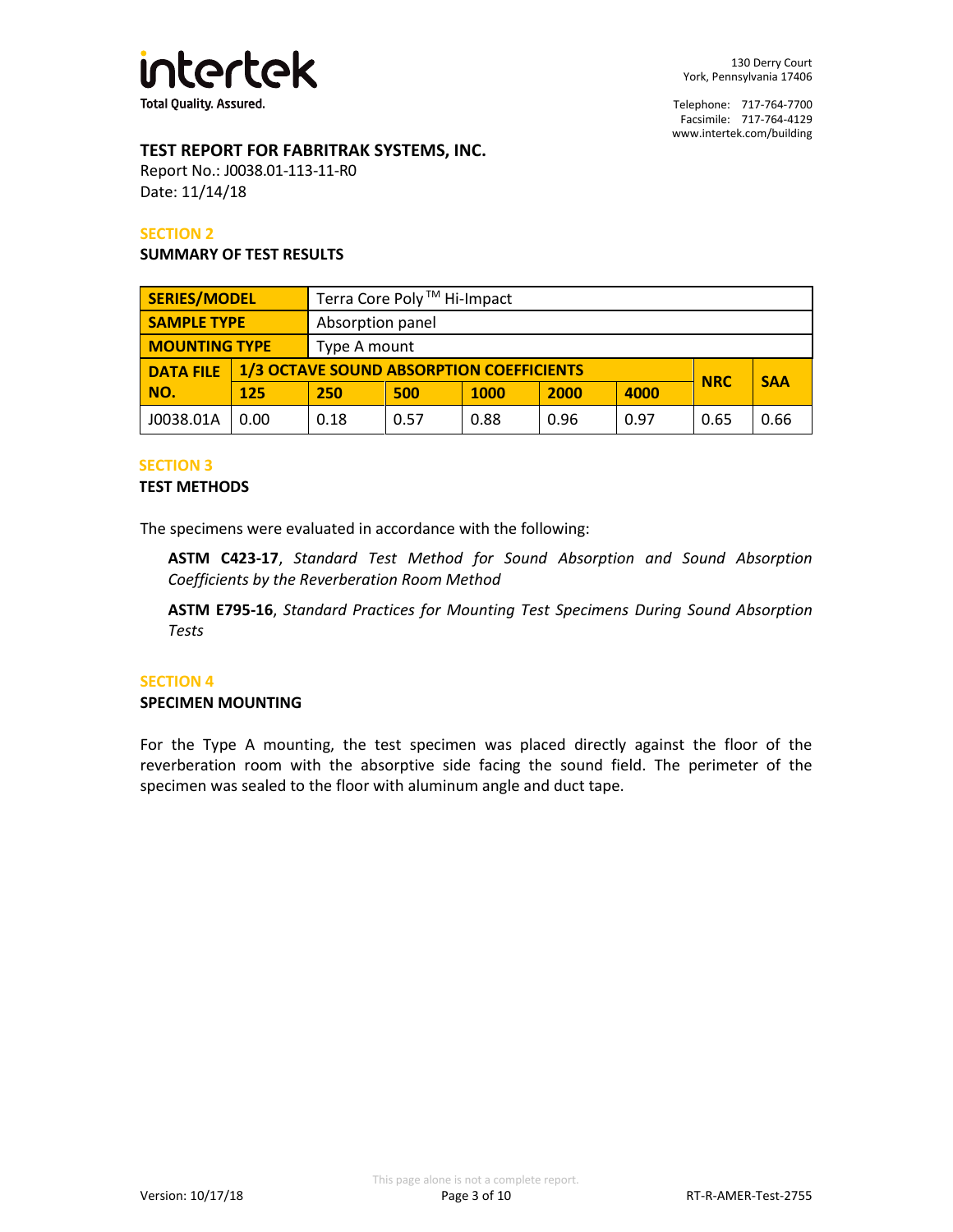

# **TEST REPORT FOR FABRITRAK SYSTEMS, INC.**

Report No.: J0038.01-113-11-R0 Date: 11/14/18

#### **SECTION 5**

#### **EQUIPMENT**

The equipment listed below meets the requirements of the test methods stated in Section 3 of this report.

| <b>INSTRUMENT</b>                          | <b>MANUFACTURER</b>     | <b>MODEL</b> | <b>DESCRIPTION</b>                      | <b>ASSET#</b> | <b>DATE OF</b><br><b>CALIBRATION</b> |
|--------------------------------------------|-------------------------|--------------|-----------------------------------------|---------------|--------------------------------------|
| Data Acquisition Card National Instruments |                         | PXI-4462     | Data Acquisition Card                   | 65125         | 05/18                                |
| Data Acquisition Card National Instruments |                         | PXI-4462     | Data Acquisition Card                   | 65126         | 05/18                                |
| Data Acquisition Card National Instruments |                         | PXI-4462     | Data Acquisition Card                   | 63763-3       | 04/18                                |
| Microphone<br>Calibrator                   | Norsonic                | 1251         | <b>Acoustical Calibrator</b>            | Y002919       | 04/18                                |
| Receive Room<br>Microphone                 | <b>PCB Piezotronics</b> | 378B20       | Microphone and Preamplifier             | 64907         | 12/17                                |
| Receive Room<br>Microphone                 | <b>PCB Piezotronics</b> | 378B20       | Microphone and Preamplifier             | 64908         | 12/17                                |
| Receive Room<br>Microphone                 | <b>PCB Piezotronics</b> | 378B20       | Microphone and Preamplifier             | 64909         | 12/17                                |
| Receive Room<br>Microphone                 | <b>PCB Piezotronics</b> | 378B20       | Microphone and Preamplifier             | 64910         | 12/17                                |
| Receive Room<br>Microphone                 | <b>PCB Piezotronics</b> | 378B20       | Microphone and Preamplifier             | 64911         | 01/18                                |
| Receive Room<br>Environmental<br>Indicator | Comet                   | T7510        | Temperature and Humidity<br>Transmitter | 64915         | 03/18                                |

#### **Test Chamber:**

|                                          | <b>VOLUME</b> | <b>DESCRIPTION</b>                     |
|------------------------------------------|---------------|----------------------------------------|
|                                          |               | Rotating vane and stationary diffusers |
| $234 \text{ m}^3$<br><b>RECEIVE ROOM</b> |               | Temperature and humidity controlled    |
|                                          |               | Isolation pads under the floor         |

*N/A-Not Applicable*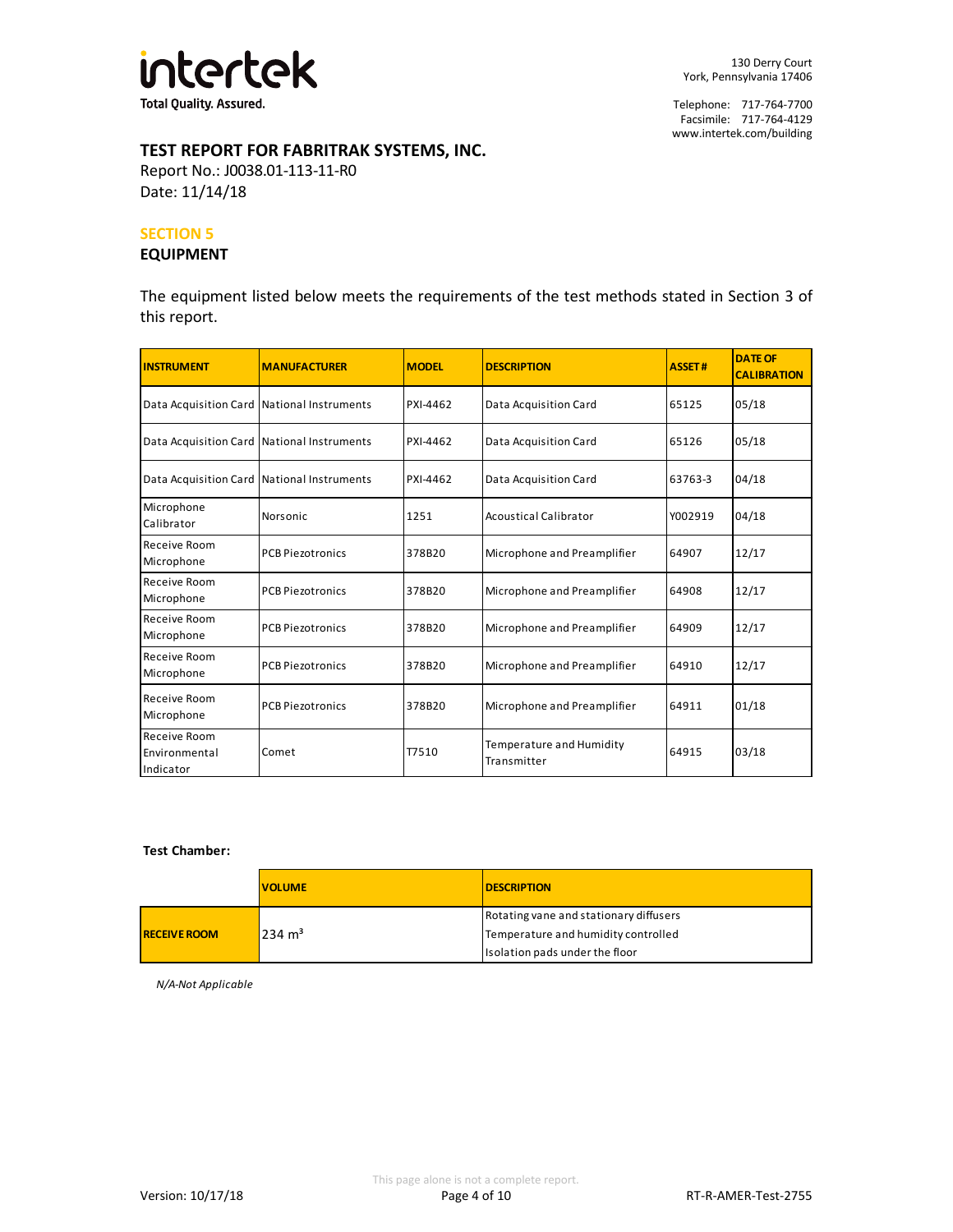

# **TEST REPORT FOR FABRITRAK SYSTEMS, INC.**

Report No.: J0038.01-113-11-R0 Date: 11/14/18

#### **SECTION 6**

#### **LIST OF OFFICIAL OBSERVERS**

| <b>NAME</b> | <b>COMPANY</b> |
|-------------|----------------|
| Daniel Poet | Intertek B&C   |
| Kurt Golden | Intertek B&C   |

#### **SECTION 7**

#### **TEST PROCEDURE**

The sensitivity of the microphones was checked before measurements were conducted. Empty room sound absorption measurements were conducted before the specimen was installed. Full room sound absorption measurements were conducted after the specimen was installed.

For the empty and full room measurements, ten decay measurements were conducted at each of the five microphone positions. Data was obtained at 1/3 octave band frequencies ranging from 80 to 5000 hertz. The air temperature and relative humidity conditions were monitored and recorded during the measurements.

Intertek B&C will store samples of test specimens for four years.

## **SECTION 8**

#### **TEST CALCULATIONS**

The Sound Absorption Coefficient is the full room absorption minus the empty room absorption divided by the area of the sample in  $m^2$ . The Sound Absorption Coefficient is dimensionless.

The Noise Reduction Coefficient (NRC) rating is the arithmetic average of the sound absorption coefficients at 250, 500, 1000 and 2000 hertz. The average is rounded to the nearest multiple of 0.05.

The Sound Absorption Average (SAA) rating is the arithmetic average of the sound absorption coefficients at the frequencies ranging from 200 to 2500 hertz. The average is rounded to the nearest multiple of 0.01.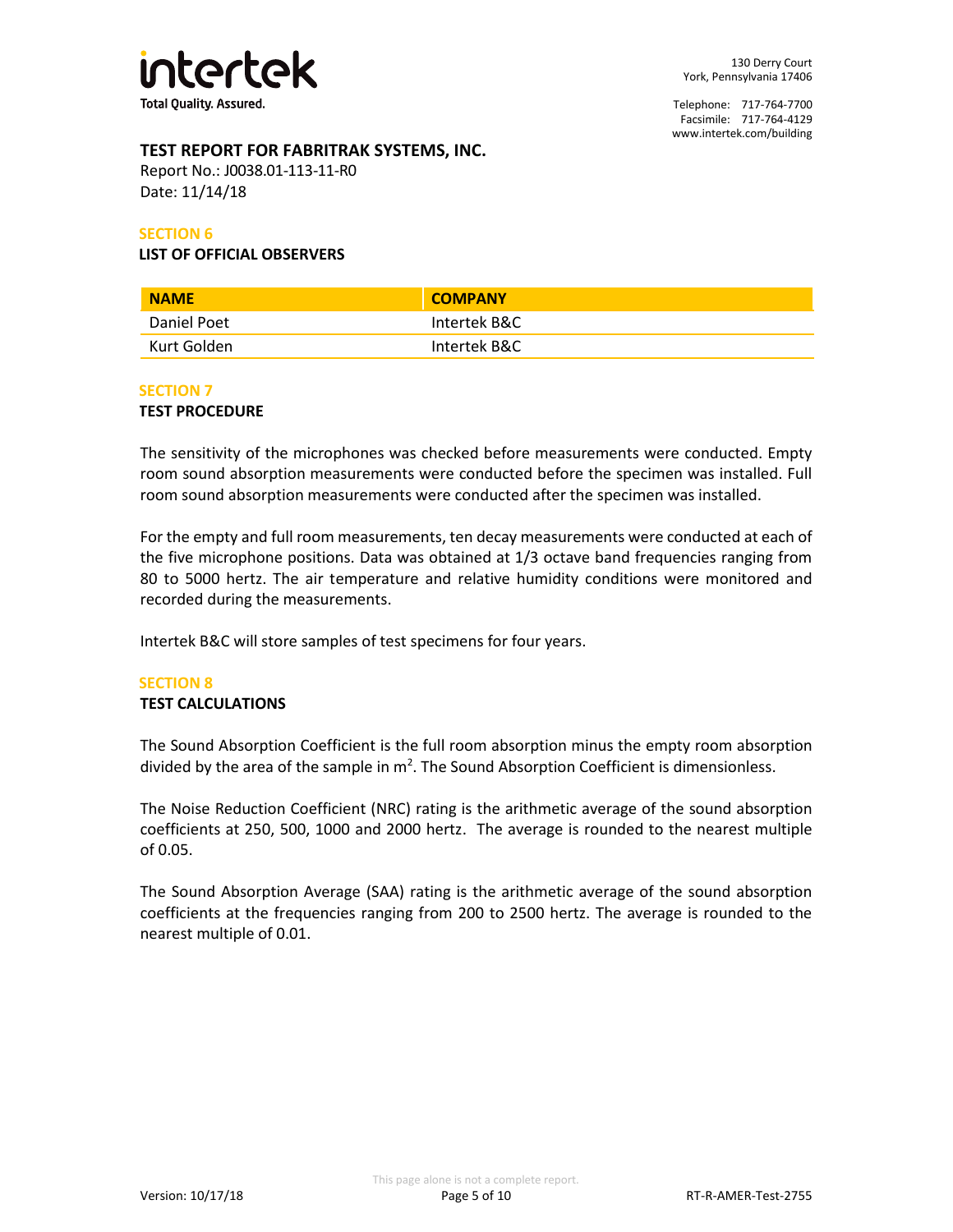

# **TEST REPORT FOR FABRITRAK SYSTEMS, INC.**

Report No.: J0038.01-113-11-R0 Date: 11/14/18

#### **SECTION 9**

#### **TEST SPECIMEN DESCRIPTION**

| SERIES/MODEL         | Terra Core Poly ™ Hi-Impact |
|----------------------|-----------------------------|
| <b>SAMPLE TYPE</b>   | Absorption panel            |
| <b>MOUNTING TYPE</b> | Type A mount                |

Four, 1.22 m by 1.22 m (48" by 48"), panels and two, 0.30 m by 1.22 m (12" by 48"), panels were arranged to produce the 2.44 m by 2.74 m (96" by 108") test specimen. The total weight of the specimen was 18.14 kg (40 lbs).

| <b>DESCRIPTION</b> | <b>THICKNESS</b> | <b>DENSITY</b>           | <b>WEIGHT</b>              |
|--------------------|------------------|--------------------------|----------------------------|
|                    | 25.91 mm         | 103.64 kg/m <sup>3</sup> | 2.68 kg/m <sup>2</sup>     |
| Absorption panel   | 1.02"            | 6.47 lbs/ft <sup>3</sup> | $0.55$ lbs/ft <sup>2</sup> |

Photographs are included in Section 11.

The client did not supply a report drawing of the test specimen.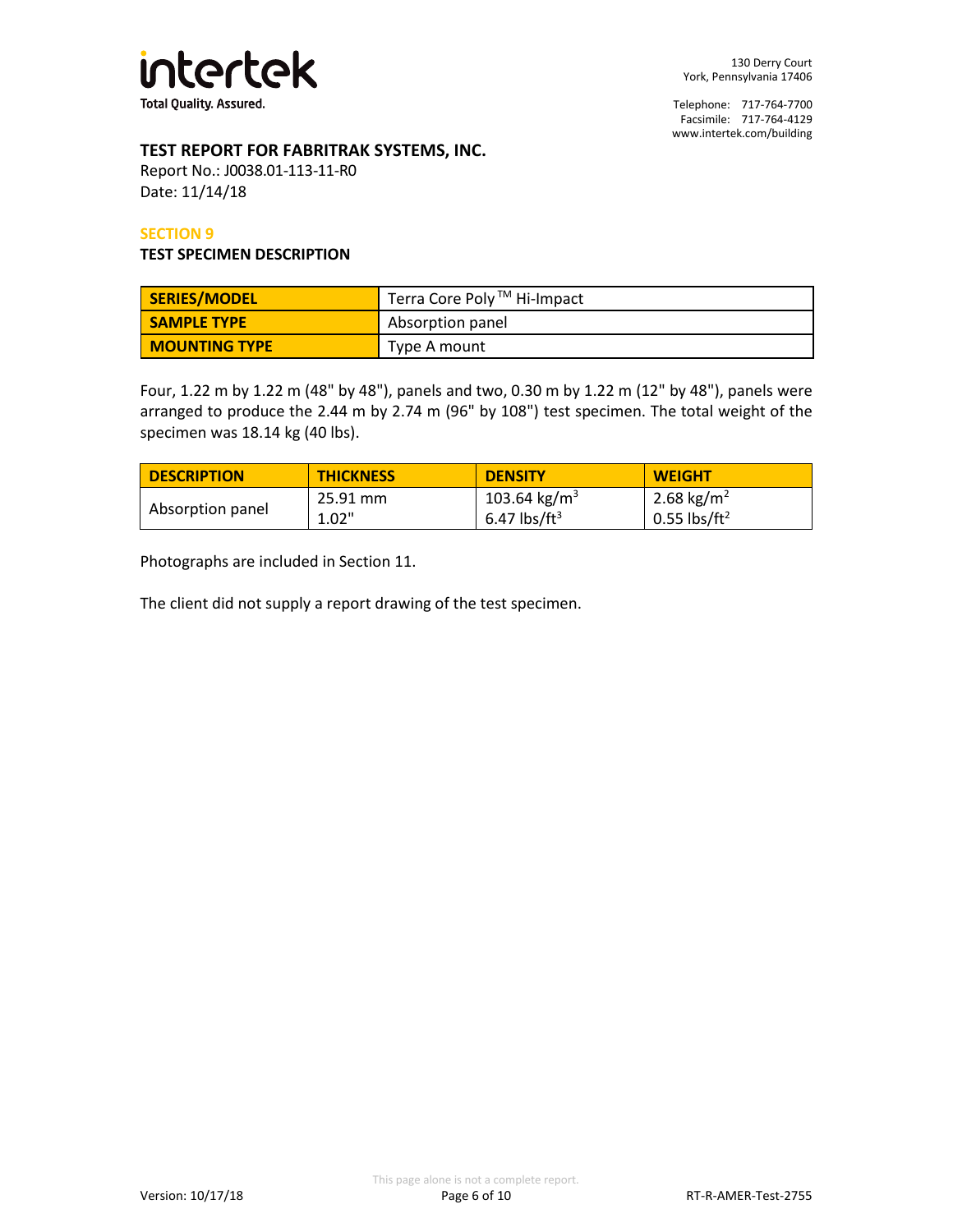

# **TEST REPORT FOR FABRITRAK SYSTEMS, INC.**

Report No.: J0038.01-113-11-R0 Date: 11/14/18

#### **SECTION 10**

**TEST RESULTS**

#### **J0038.01A DATA**

| <b>SPECIMEN AREA</b> 6.69 $m2$ |  |  |  |  |  |  |
|--------------------------------|--|--|--|--|--|--|
| <b>MOUNTING TYPE IA MOUNT</b>  |  |  |  |  |  |  |

|                | <b>EMPTY</b> | <b>FULL</b> |
|----------------|--------------|-------------|
| <b>TEMP °C</b> | 22.6         | 23.2        |
| <b>RH %</b>    | 51           | 50          |
| $B.P.$ (mb)    | 996          | 996         |

| <b>FREQ</b> |                   | <b>EMPTY ROOM UNCERTAINTY FULL ROOM</b> |                   | <b>UNCERTAINTY ABSORPTION</b> |                    | <b>RELATIVE</b>    |
|-------------|-------------------|-----------------------------------------|-------------------|-------------------------------|--------------------|--------------------|
|             | <b>ABSORPTION</b> |                                         | <b>ABSORPTION</b> |                               | <b>COEFFICIENT</b> | <b>UNCERTAINTY</b> |
| (Hz)        | (m <sup>2</sup> ) |                                         | (m <sup>2</sup> ) |                               |                    |                    |
| 80          | 5.77              | 0.519                                   | 5.94              | 0.348                         | 0.02               | 0.093              |
| 100         | 5.92              | 0.327                                   | 6.00              | 0.352                         | 0.01               | 0.072              |
| 125         | 6.29              | 0.205                                   | 6.32              | 0.182                         | 0.00               | 0.041              |
| 160         | 5.18              | 0.115                                   | 5.61              | 0.239                         | 0.06               | 0.040              |
| 200         | 4.68              | 0.168                                   | 5.45              | 0.048                         | 0.12               | 0.026              |
| 250         | 5.15              | 0.144                                   | 6.34              | 0.062                         | 0.18               | 0.023              |
| 315         | 5.26              | 0.085                                   | 7.29              | 0.071                         | 0.30               | 0.017              |
| 400         | 5.41              | 0.048                                   | 8.29              | 0.030                         | 0.43               | 0.008              |
| 500         | 5.53              | 0.028                                   | 9.37              | 0.282                         | 0.57               | 0.042              |
| 630         | 5.09              | 0.046                                   | 9.93              | 0.035                         | 0.72               | 0.009              |
| 800         | 5.14              | 0.009                                   | 10.58             | 0.019                         | 0.81               | 0.003              |
| 1000        | 5.18              | 0.036                                   | 11.05             | 0.020                         | 0.88               | 0.006              |
| 1250        | 5.44              | 0.014                                   | 11.64             | 0.020                         | 0.93               | 0.004              |
| 1600        | 5.50              | 0.016                                   | 11.91             | 0.020                         | 0.96               | 0.004              |
| 2000        | 5.43              | 0.020                                   | 11.82             | 0.037                         | 0.96               | 0.006              |
| 2500        | 5.75              | 0.015                                   | 12.61             | 0.100                         | 1.03               | 0.015              |
| 3150        | 6.13              | 0.011                                   | 12.70             | 0.004                         | 0.98               | 0.002              |
| 4000        | 6.69              | 0.008                                   | 13.17             | 0.007                         | 0.97               | 0.002              |
| 5000        | 7.32              | 0.008                                   | 13.67             | 0.004                         | 0.95               | 0.001              |

| <b>INRC RATING</b> | 0.65 | (Noise Reduction Coefficient) |
|--------------------|------|-------------------------------|
| <b>ISAA RATING</b> | 0.66 | (Sound Absorption Average)    |

*Notes: 1) The NRC rating is the arithmetic average of the sound absorption coefficients at 250, 500, 1000, and 2000 hertz. The average is rounded to the nearest multiple of 0.05.*

*2) The SAA rating is the arithmetic average of the sound absorption coefficients at the frequencies ranging from 200 to 2500 hertz. The average is rounded to the nearest multiple of 0.01.*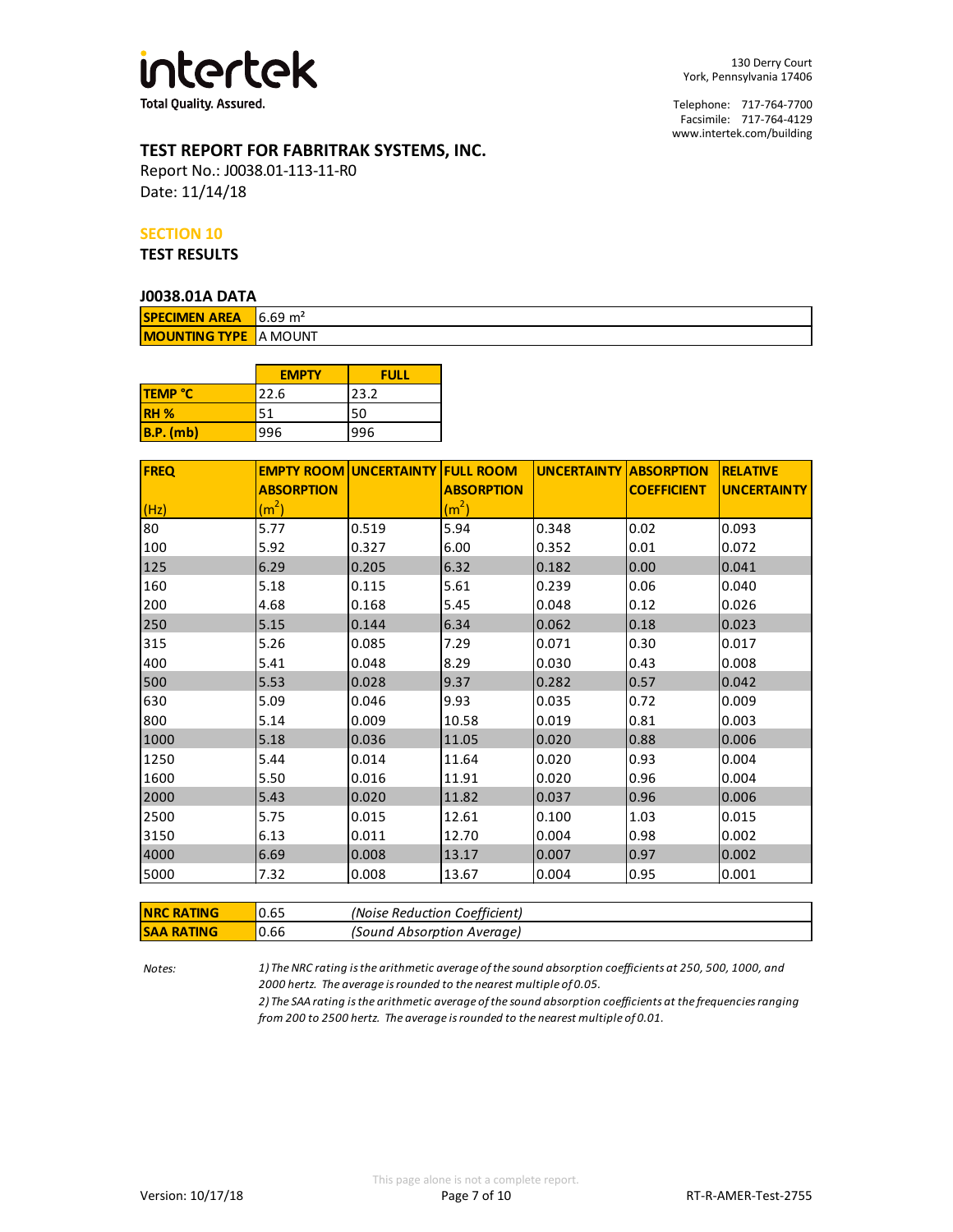

# **TEST REPORT FOR FABRITRAK SYSTEMS, INC.**

Report No.: J0038.01-113-11-R0 Date: 11/14/18

### **J0038.01 GRAPH**

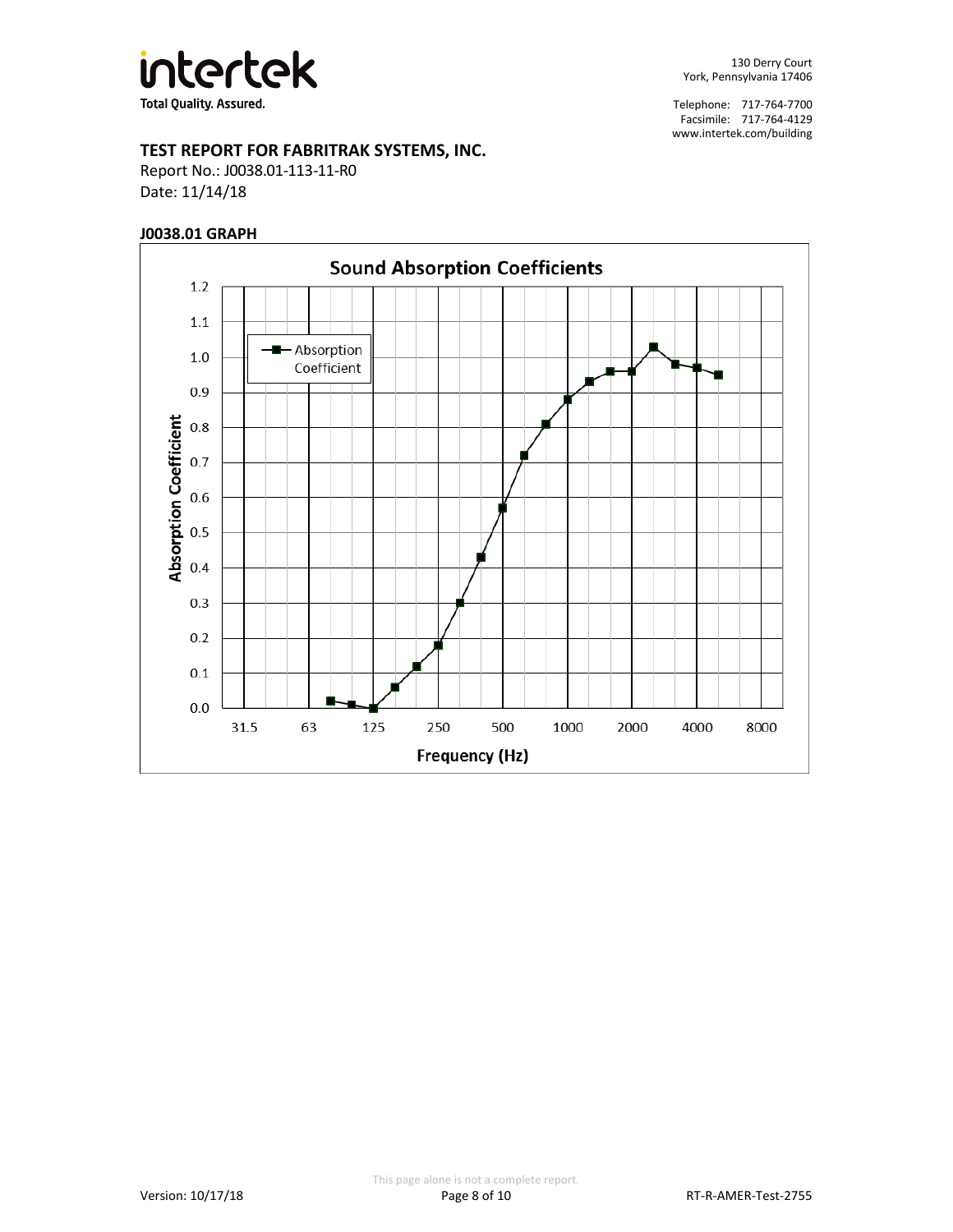

130 Derry Court York, Pennsylvania 17406

Telephone: 717-764-7700 Facsimile: 717-764-4129 [www.intertek.com/building](http://www.intertek.com/building)

# **TEST REPORT FOR FABRITRAK SYSTEMS, INC.**

Report No.: J0038.01-113-11-R0 Date: 11/14/18

**SECTION 11**

**PHOTOGRAPHS**



**Photo No. 1 View of Installed Specimen**



**Photo No. 2 Cross Section View of Specimen**